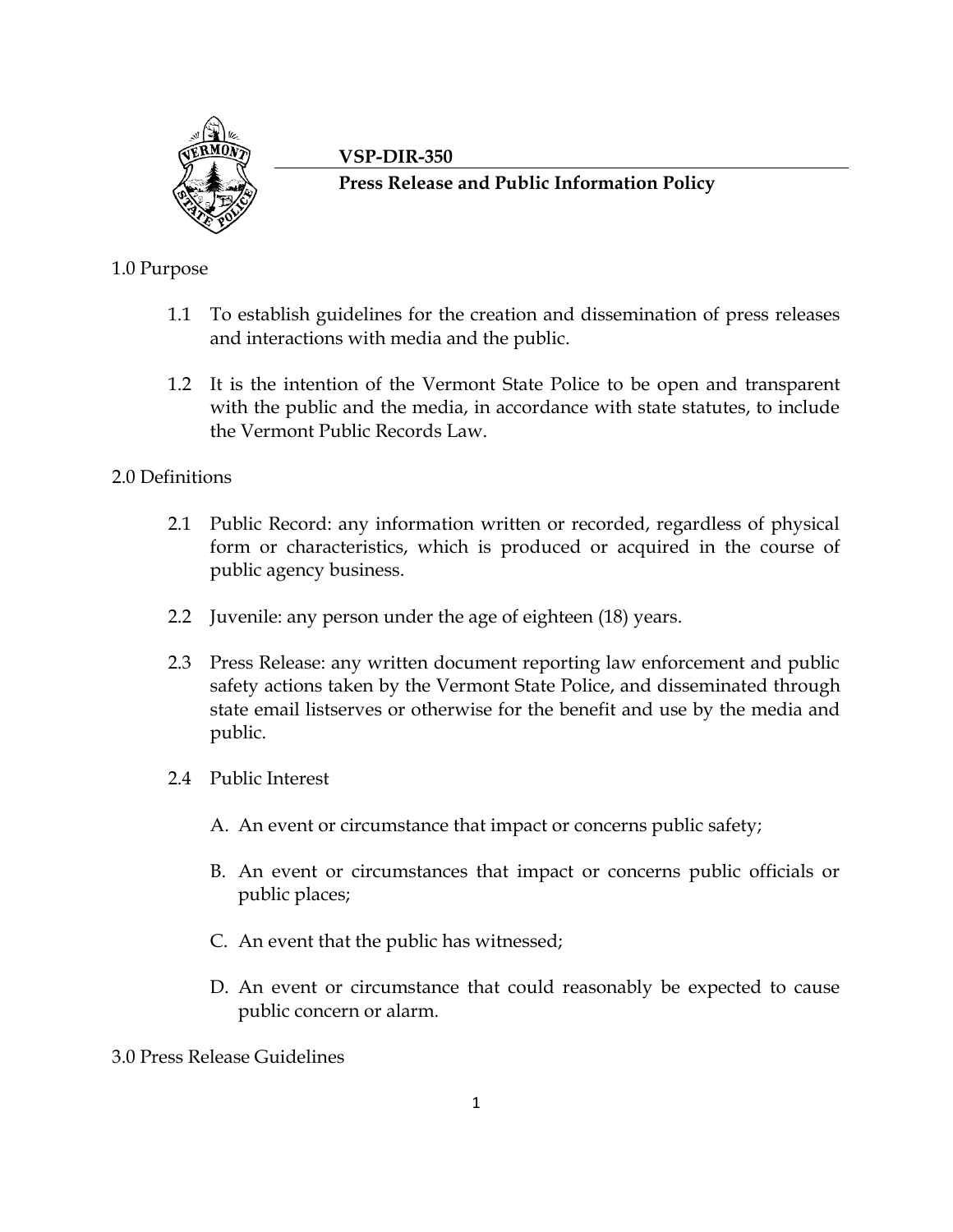- 3.1 Press releases will be issued as soon as practicable for incidents of public interest, including, but not limited to arrests, citations, road closures, hazardous scenes and motor vehicle crashes.
- 3.2 Press releases shall be constructed using the approved Vermont State Police templates and delivered using Vermont State Police media distribution groups. Once complete, the press release shall be incorporated into the case file.
- 3.3 Press releases, media interviews, reports and public information released shall adhere to Vermont's Public Records Law and department records release policy, as outlined in the Vermont State Police Records Release Policy.
- 3.4 Death investigations are often performed in response to an incident of public interest. Deaths that occur in a public place and generate a response from law enforcement may generate public and media interest. A press release shall be issued within 24 hours for all death investigations, with the exception of the following:
	- A. Suicides with no public interest.
	- B. Natural deaths with no public interest
	- C. Deaths where the release of information would impede or cause harm to the integrity of an investigation.
- 3.5 The name(s) of the decedent(s) in fatalities will be withheld until notification of next of kin.
- 3.6 The identity of a department member involved in a shooting will be withheld for 24 hours or as otherwise determined by the Commissioner of Public Safety
- 4.0 Information that Will Be Released if available;
	- 4.1 Details to be included in press release;
		- A. Name, age, sex, town of residence; (Do not release date of birth)
		- B. Nature and description of incident;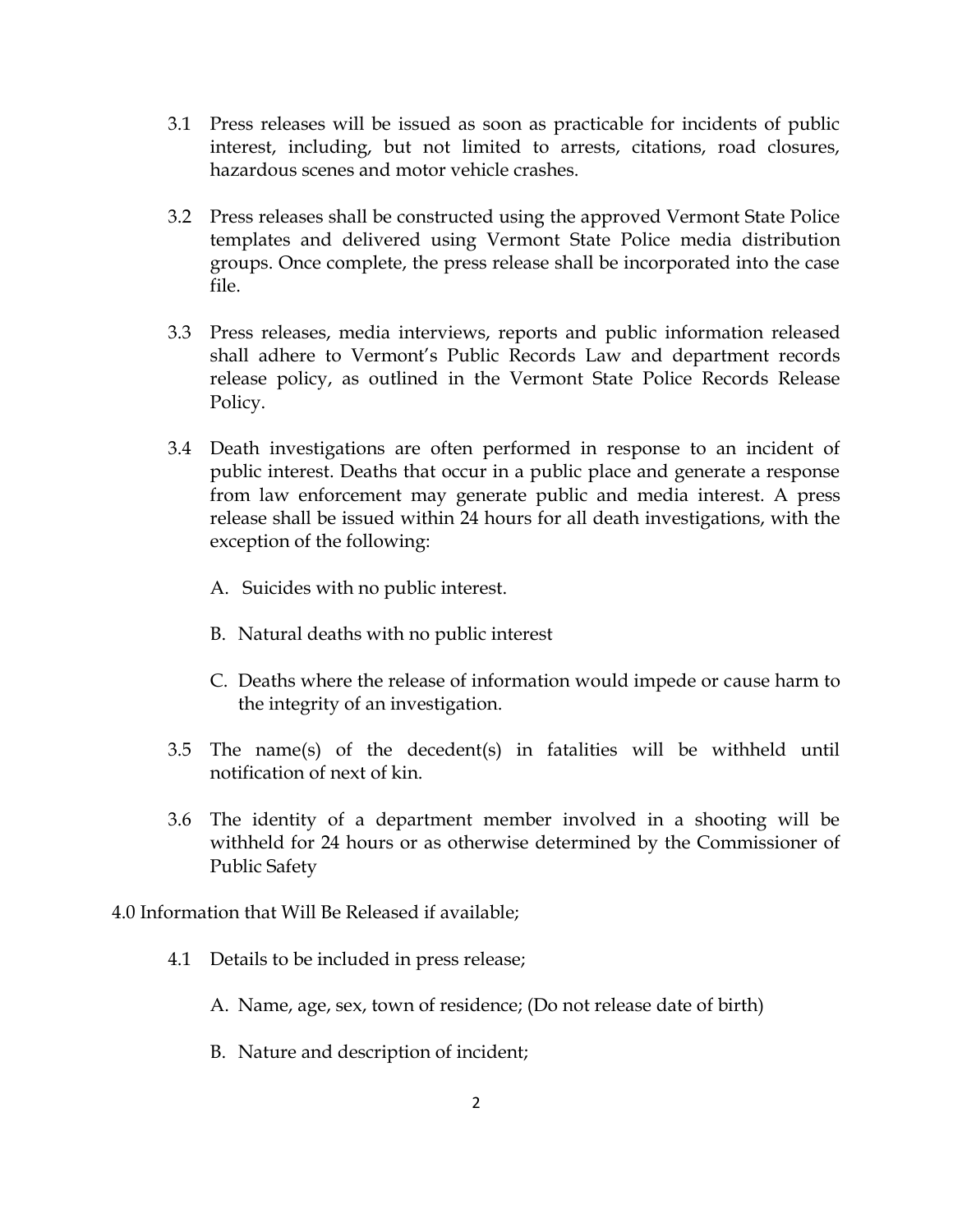- C. Town and location of incident;
- D. Date, time, and place of arrest or citation;
- E. Offense(s) for which person was arrested or cited;
- F. Arresting officer and agency;
- G. Disposition (lodged, bond, court date/arraignment time if known);
- H. Vermont Civil Violation Complaints (VCVC);
- I. Mug shot; and
- J. Except as provided in paragraphs 5.1 and 5.2, the identity of the victim.
- 4.2 Information contained in an affidavit of probable cause, which has been filed with the court and is public (i.e., not under seal), may be released.

5.0 Information that Should **Not** Be Released

- 5.1 The identity of any person who is a witness to or victim of a crime, or any victim or witness information that could jeopardize the safety of a victim or witness or otherwise impede an investigation.
- 5.2 The name(s) or any information that could identify the victim of a sex crime or the victim of a domestic assault.
- 5.3 Information related to criminal investigations should not be released if it relates to the detection and investigation of crime and if the release could or would reasonably:
	- A. Interfere with an investigation or other enforcement proceedings;
	- B. Deprive a person of a right to a fair trial or an impartial adjudication;
	- C. Constitute an unwarranted invasion of personal privacy;
	- D. Disclose the identity of a confidential source;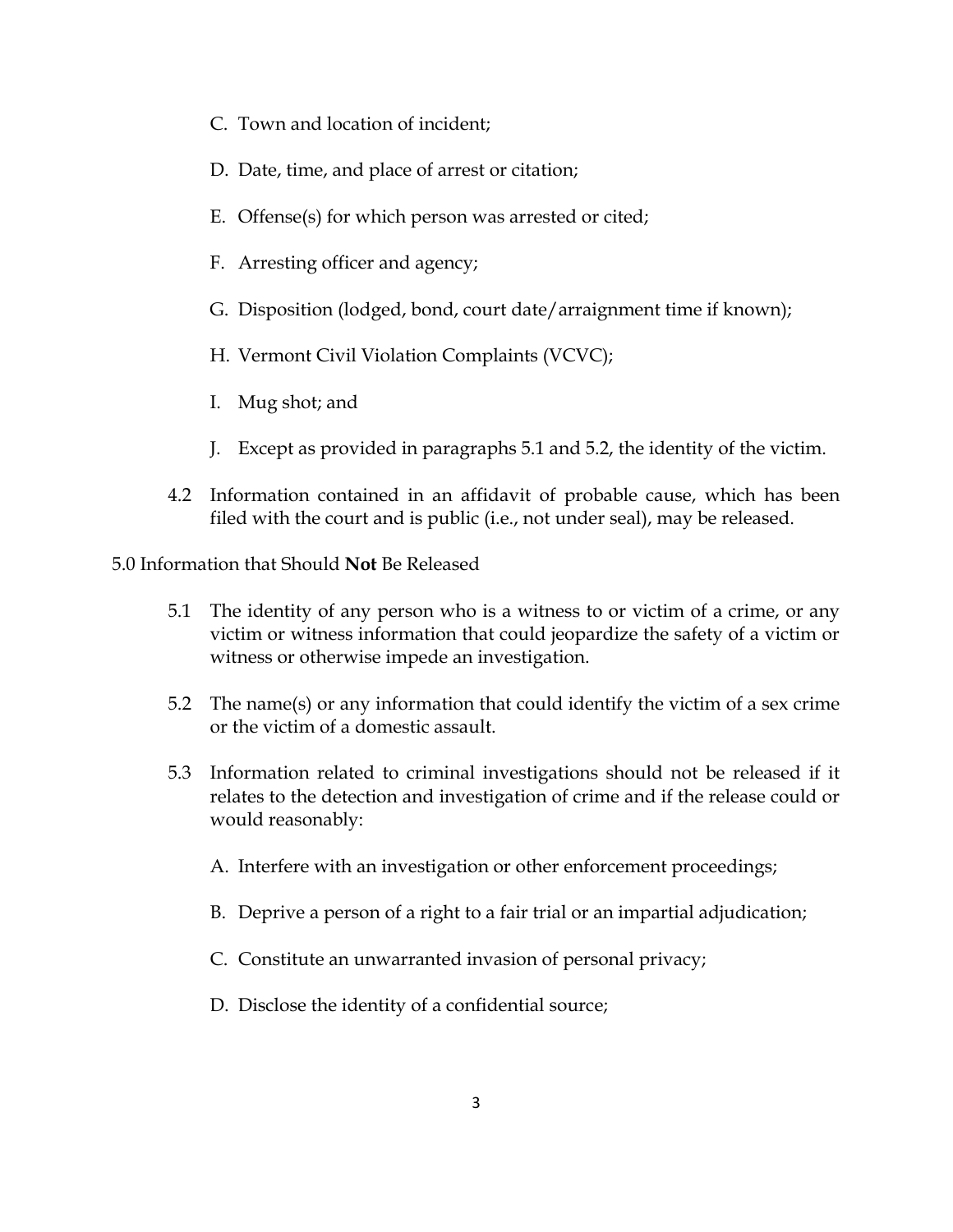- E. Disclose techniques and procedures or guidelines for law enforcement investigations or prosecutions, which would reasonably be expected to risk circumvention of the law, or;
- F. Endanger the life or physical safety of an individual.
- 5.4 Department of Public Safety internal investigation reports, except as provided in 20 V.S.A. § 1923.
- 5.5 Autopsy reports.
- 5.6 Uniform Crash Reports.
- 5.7 Sealed or expunged files.
- 5.8 Medical Information.
- 5.9 The character, reputation or prior criminal record of a person, unless contained in a bail statement or affidavit filed with the court and is public.
- 5.10 The existence or content of a confession.
- 5.11 The performance or results of any examination or test or the refusal or failure of a person to submit to an examination or test.

#### 6.0 Juveniles

- 6.1 A juvenile's identity or any information that could reveal a juvenile's identity shall not be released until such time that the State's Attorney determines whether the juvenile will be charged in criminal court.
- 6.2 A juvenile's custody status, e.g., juveniles in the custody of the Department of Children and Families, or any information that could reveal a juvenile's custody status shall not be released. All media inquiries regarding a juvenile's custody status shall be referred to the Department of Children and Families.
- 6.3 Juvenile arrests, including records or information reflecting an initial arrest or citation of a juvenile shall not be released if a juvenile is cited into juvenile or family court, as determined by the State's Attorney's Office, pursuant to 33 V.S.A § 5117.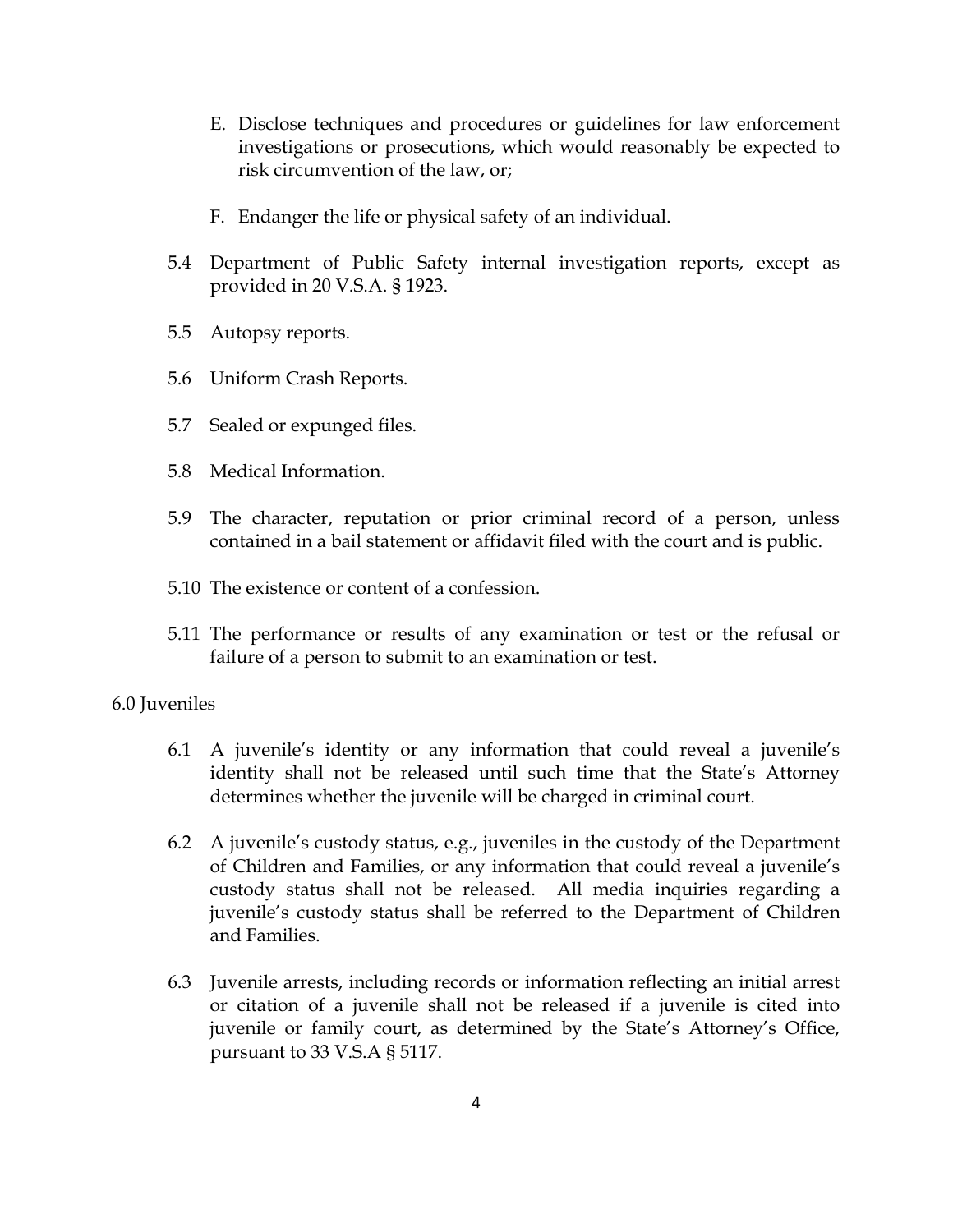- 6.4 The names of juvenile crime victims shall not be released, except in situations where the victim is deceased.
- 6.5 The names of juveniles shall be released in the following instances:
	- A. Drivers/passengers in motor vehicle crashes;
	- B. Individuals issued a Vermont Civil Violation Complaint (VCVC) regardless of age, and;
	- C. When the release, to include a photograph, would aid in locating a missing person.

7.0 Information Related to Vermont Civil Violation Complaints (VCVC)

- 7.1 Information from records pertaining to VCVC may be released, except for the following:
	- A. An individual's photograph;
	- B. Social Security Number;
	- C. Driver identification number;
	- D. Street address or P.O. Box;
	- E. Date of birth;
	- F. Telephone number.

8.0 Media Relations Procedure

- 8.1 Media access to a crime or serious incident scene is the responsibility of the incident commander and should usually be restricted to the outer perimeter of a crime scene or serious incident. The purpose of restricted access includes, but is not limited to, public safety and crime scene integrity.
- 8.2 Members shall strive to respond promptly to requests for information from the public and members of the press.
- 8.3 Except for information subject to paragraph 5.3 or otherwise properly withheld under this policy, the Vermont State Police Public Information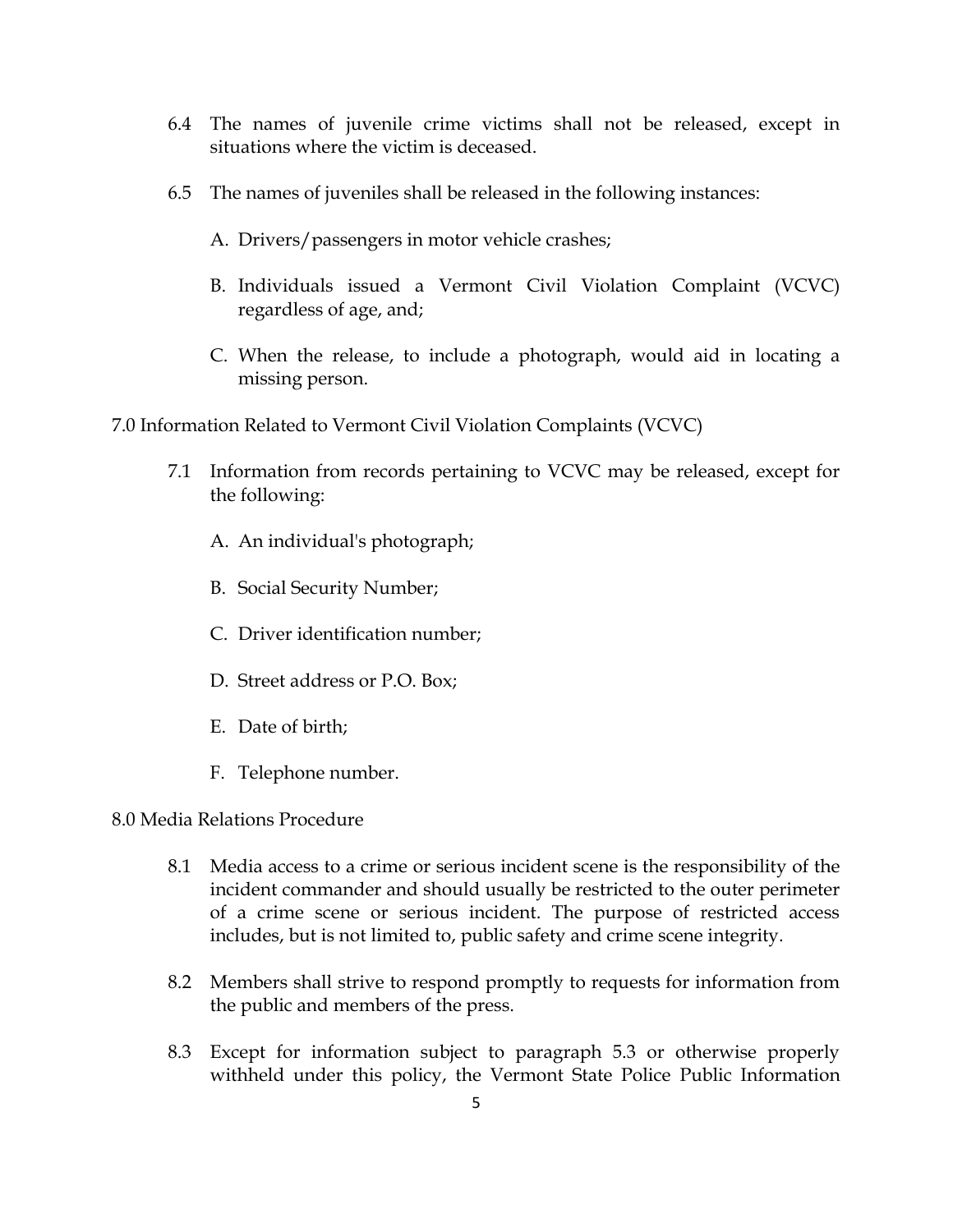Officer (PIO) will release a daily activity log of Vermont State Police response activity identifying the time, nature of the activity, officer, and location of the response activity and distribute the log via the state email listservs and/or the Vermont State Police Public website.

- 8.4 To further facilitate the dissemination of information to the public and the media, the VSP PIO will post on the Vermont State Police Public website guidance on available resources such as Crimereports.com that allow the public and media to access and research crime data, including date/time, address, case number, description, and responding agencies. The guidance, which will be updated at least semi-annually, will also include navigational and filtering guidance to meet specific needs/requests and to assist the public and media get the most value from these tools; as well as any known limits to available data such as the types of cases identified in paragraph 5 above.
- 8.5 The Public Information Officer (PIO) shall be appointed by the Director or designee and shall be responsible for:
	- A. Assisting, preparing, and disseminating news releases and public information regarding matters of public interest, public educational campaigns, or other matters as determined by the Commissioner or Director;
	- B. Soliciting feedback and input from media and the public regarding agency policies and procedures related to public information;
	- C. Chairing the Media Relations Committee, comprised of members from the press and the Department of Public Safety; and
	- D. Such other matters as determined by the Commissioner or the Director.
- 8.6 The Watch Commander shall work in conjunction with the PIO to respond to public media inquiries.

Effective March 1, 1986 Revised May 1, 1993 Revised October 1, 1994 Revised August 1, 2004 Revised July 1, 2007 Revised July 13, 2017 - This revision combines parts of VSP–DIR-316 Part I and